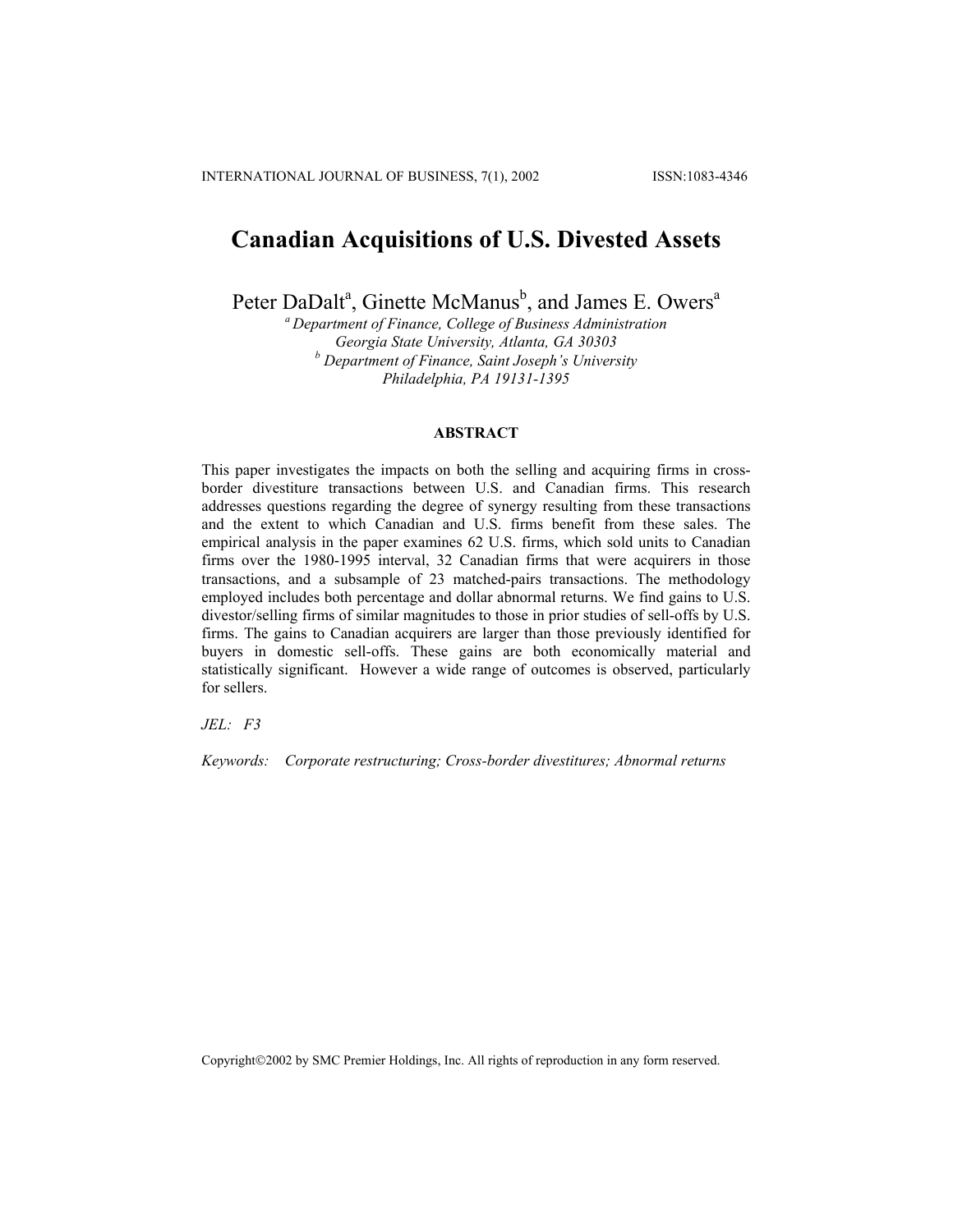#### **I. INTRODUCTION**

During the past decade, numerous studies have examined the motives underlying corporate restructuring and its consequences. This literature reflects the increasing use of restructuring strategies internationally and a desire by both researchers and practitioners to better understand the causes and implications of this activity.

We extend earlier research into the motivations for, and consequences of, various restructuring strategies and the involvement of firms in sell-offs. While selloffs are conceptually the simplest form of restructuring, existing research has not yet provided a complete analysis of this activity in the international and cross-border arena. The purpose of this study is to examine the valuation consequences for U.S. divesting firms and Canadian acquiring firms of engaging in cross-border divestitures, and to consider policy and strategic issues associated with these transactions.

These two neighboring economies are clearly prominent in matters associated with international economics and finance. There is a greater volume of international trade between the U.S. and Canada than between any two other countries. Along with this flow of commerce comes a high level of Foreign Direct Investment (FDI). Corporate acquisitions (including the purchase of units divested by foreign firms) comprise one of the major channels for FDI. Given the extent of both Canadian/U.S. commerce in general and FDI in particular, it is not surprising that sell-offs frequently involve one firm in Canada, and another in the U.S. Only recently has this link between FDI, restructuring, and corporate acquisitions been formally recognized in the research literature.<sup>1</sup> This paper contributes to the nascent literature on international restructuring by conducting a systematic investigation using cross-border Canadian/U.S. divestitures. We first examine the question; "Do Canadian purchases of U.S. divested assets create shareholder wealth?" Once we get an answer to this question, we then explore the following questions: 'Are Canada/U.S. cross-border asset sales different from purely domestic ones? and "How are the gains from divestitures shared between U.S. sellers and Canadian buyers?"

The remainder of the paper is organized as follows. Section II reviews the relevant literature. Testable hypotheses are developed in Section III. Section IV addresses empirical dimensions of the paper, including the sample examined, data employed, and methodology used. Section V reports and interprets the empirical results, with a summary and conclusion in Section VI.

# **II. BACKGROUND AND LITERATURE REVIEW**

Numerous studies have focused on the motives and valuation effects of primarily domestic sell-offs as a vehicle for corporate restructuring. Examples include Datta and Datta (1996, 1995), Lang, Poulsen, and Stultz (1995), Kaplan and Weisbach (1992), Kaplan (1989), Hite, Owers and Rogers (1987), Klein (1986), Jain (1985), Alexander, Benson and Kampmeyer (1984), and Rosenfeld (1984). These studies generally support that sellers gain at the announcement of a sale. This finding may be interpreted as supporting the view that divestitures are associated with the redeployment of assets to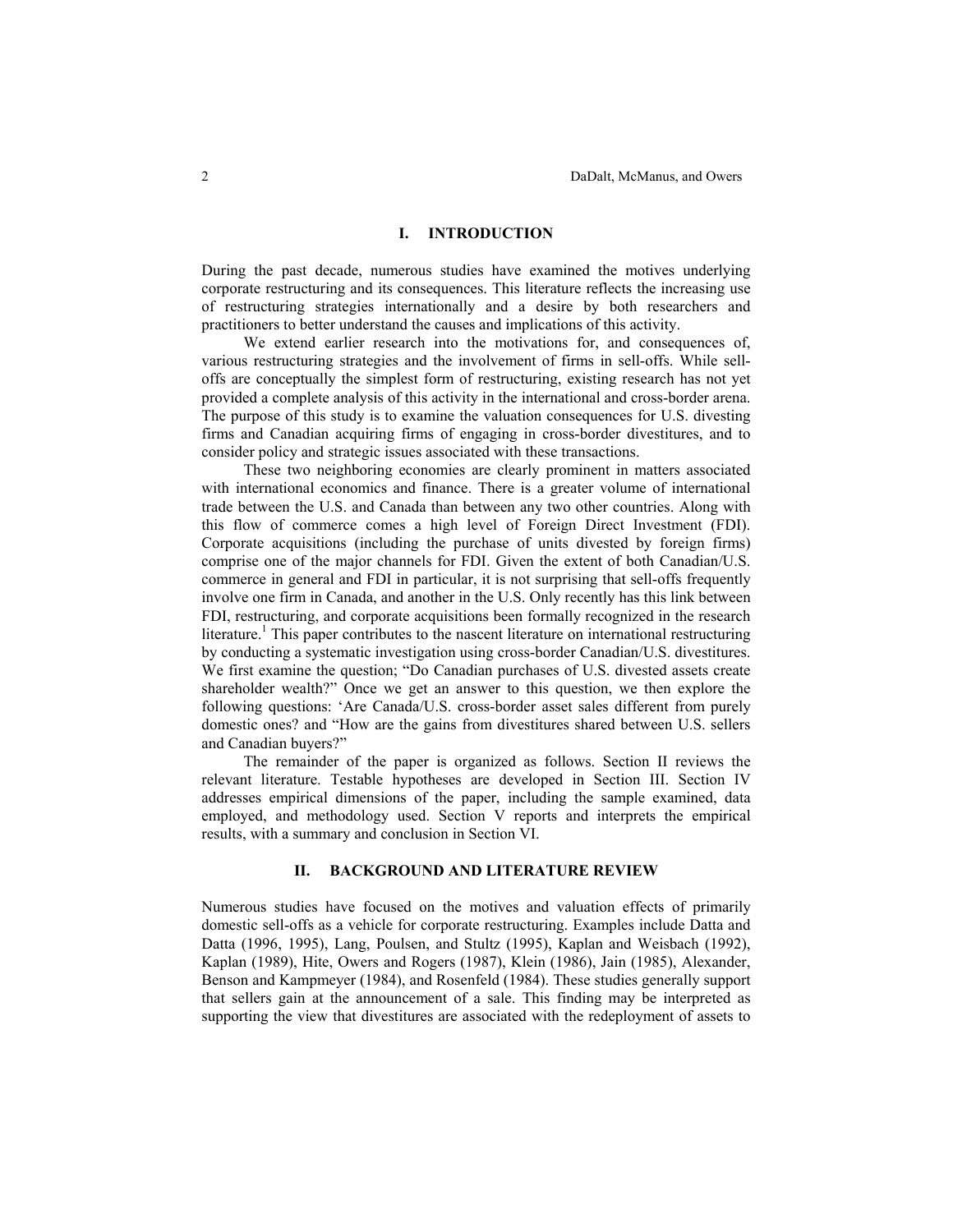higher valued uses, thus creating synergy. If this is the case, the sell-off will result in a gain in the combined value of both firms involved in the transaction.<sup>2</sup> Sell-offs can also be viewed as partial acquisitions from the buyer's perspective, subject to several important differences. In the case of acquisitions of whole-firms, there is the potential (and often the actuality) of a competitive auction market for target firms. The market for acquisitions of parts of firms (i.e. divisions, subsidiaries, or Strategic Business Units [SBUs]) is quite different. These transactions are typically conducted outside the public market arena and are usually monopsonistic in nature, involving a single buyer negotiating the purchase of a divested asset. Additionally, sell-offs are motivated in some instances by the seller's need to raise cash.<sup>3</sup> These factors, in combination, would predict that both the acquiring firm as well as the selling firm would share in the gains from transactions involving acquisitions of business units.4

The existing evidence on the gains to acquirers of divested units in sell-offs is, however, inconclusive. Sicherman and Pettway (1992) examine matched-pairs of buyers and sellers in divestitures, and find that, on average, both parties gained. Hite, Owers and Rogers (1987) show that buyers gain, but with gains of smaller magnitudes than those to sellers. Sicherman and Pettway (1987) report significant gains for buyers acquiring related units in divestitures, but no significant gains for buyers of unrelated units. Jain (1985) finds positive but statistically insignificant returns to buyers. Finally, Rosenfeld (1984) reports an equal division of gains between buyers and sellers.

In recent years, a literature examining cross-border whole-firm acquisitions has developed. Most studies have examined the effect of U.S. firms acquiring foreign domiciled whole-firms. Doukas and Travlos (1989) find that the majority of these transactions do not result in significant valuation changes for the acquiring firms, with the exception of positive returns from acquisitions representing the first entry of the U.S. firm into the target firm's economy. Results in Lin, Madura and Picou (1994) support substantial variations in acquiring firms' abnormal returns according to the domicile of the foreign target firm. In contrast to the results for U.S. firm's domestic acquisitions, U.S. firm's acquisitions of German firms are associated with positive abnormal returns, while U.S. firm's acquisitions of British and Canadian targets are associated with negative abnormal returns.<sup>5</sup> On the other hand, Markides and Oyon (1998) find that U.S. acquisitions in Britain and Canada create no value while U.S. acquisitions in Continental Europe create significant value.

Kang (1993) is the first to examine matched-pairs of firms involved in international whole-firm acquisitions. In his analysis of U.S./Japanese transactions he finds that, in contrast to purely domestic transactions, both firms gained. His finding for whole-firm transactions is conceptually similar to Pettway, Sicherman and Spiess's (1993) results on Japanese acquisitions of both entire U.S. firms and units divested by U.S. firms. For whole-firm acquisitions, they report that both Japanese buyers and U.S. sellers gain significant wealth upon the announcement of the cross-border transactions. For divestitures, their results indicate that Japanese buyers experienced positive abnormal returns of a similar magnitude to the returns noted for acquirers in other (primarily domestic) divestiture studies. They also find that U.S. seller's gains are substantially larger than U.S. firm's gains noted in studies of primarily domestic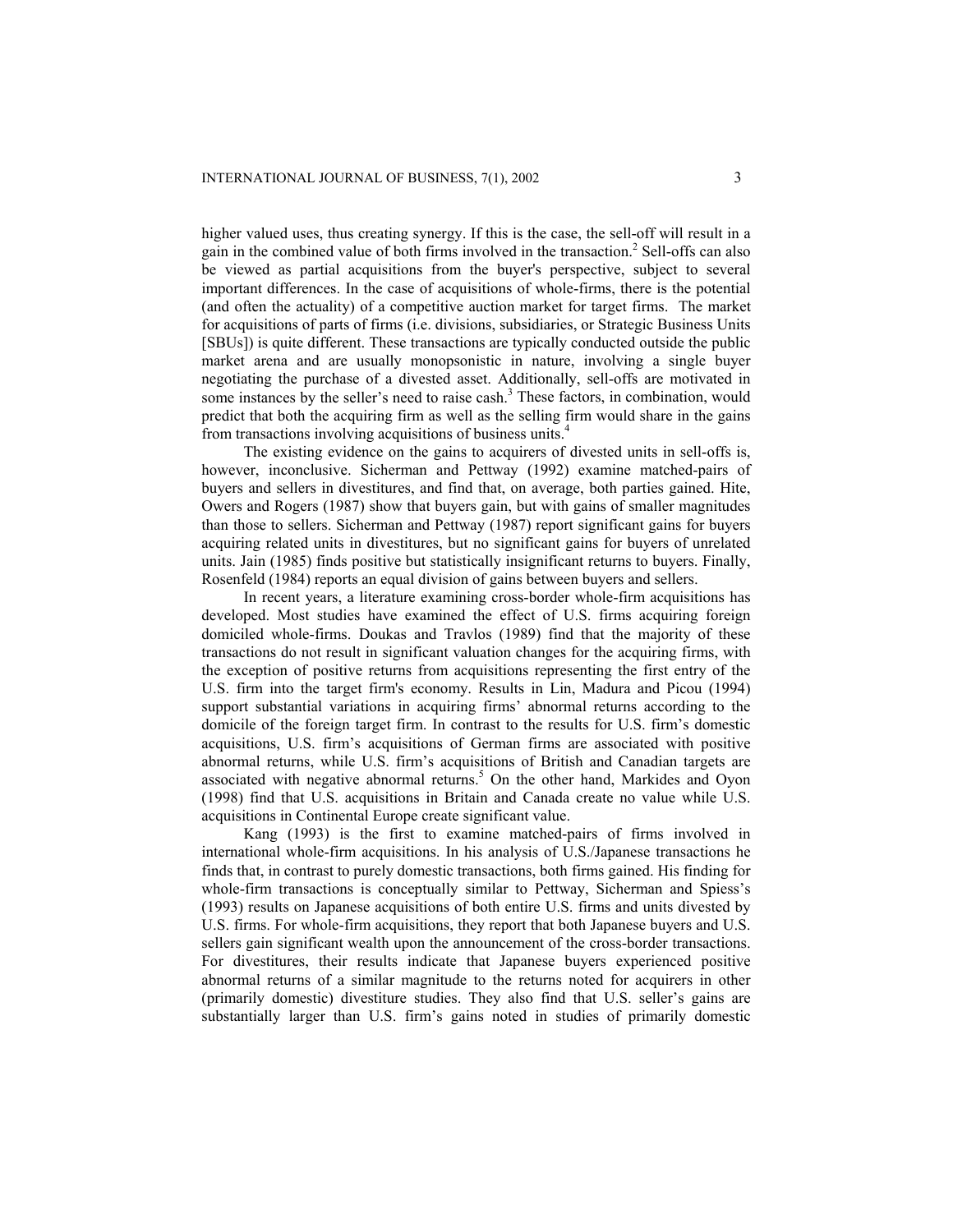transactions. U.S. firms fare better when selling to non-U.S. firms than when selling to domestic acquirers.

A number of theories posit international market segmentation, market imperfections and informational asymmetries as impediments to international financial and product market integration. These factors could cause divested units sold across international borders to have different values than units sold in entirely domestic transactions. Hence, these transactions have potentially different valuation consequences for both sellers and acquirers. In this context, the Blumberg and Owers (1996) findings for U.S. sellers in cross-border divestitures are surprising. They find little evidence that U.S. firms fare better when selling to foreign firms as opposed to selling to U.S. acquirers. However, their overall results included a wide range of outcomes for U.S. firms selling to firms domiciled in different countries. More relevantly to this study, in the subsample of transactions involving sales to Canadian firms, U.S. divesting firms experienced on average a positive but statistically insignificant abnormal return at the announcement of the divestiture.

# **III. HYPOTHESES**

Findings of prior research into sell-off restructuring in cross-border transactions appear to support that both parties experience gains in value, with gains to sellers being greater than those to buyers. This paper analyzes the division of gains between Canadian buyers and U.S. sellers in sell-off transactions. In addition, where information and data are available for both firms in particular transactions, it further examines a subsample of "matched pairs" of Canadian buyers and U.S. sellers. Finally, it measures and analyzes the effects of the cross-border divestitures on transacting firms in terms of both percentage and dollar abnormal returns.

Examination of the subsamples of Canadian buyers and U.S. divestors will provide the basis for testing hypotheses relating to the overall valuation consequences of cross-border divestitures. In addition, hypotheses based on the creation of synergyrelated gains (and the division of any such gains) will be tested using the matched-pairs subsample.

Drawing on findings in prior studies, we hypothesize that while both sellers and buyers experience positive abnormal returns from divestiture transactions, the majority of gains accrue to the sellers. In other words, our initial null hypothesis is that there is no difference between the magnitude and distribution of gains in cross-border divestitures and those of purely domestic divestitures. As a secondary hypothesis, we examine the extent to which the valuation gains accrue to the sellers as opposed to the acquirers. Absent the effects of the factors mentioned previously (market segmentation, market imperfections, informational asymmetries), we would expect that the gains would accrue primarily to the selling firms, as in domestic transactions.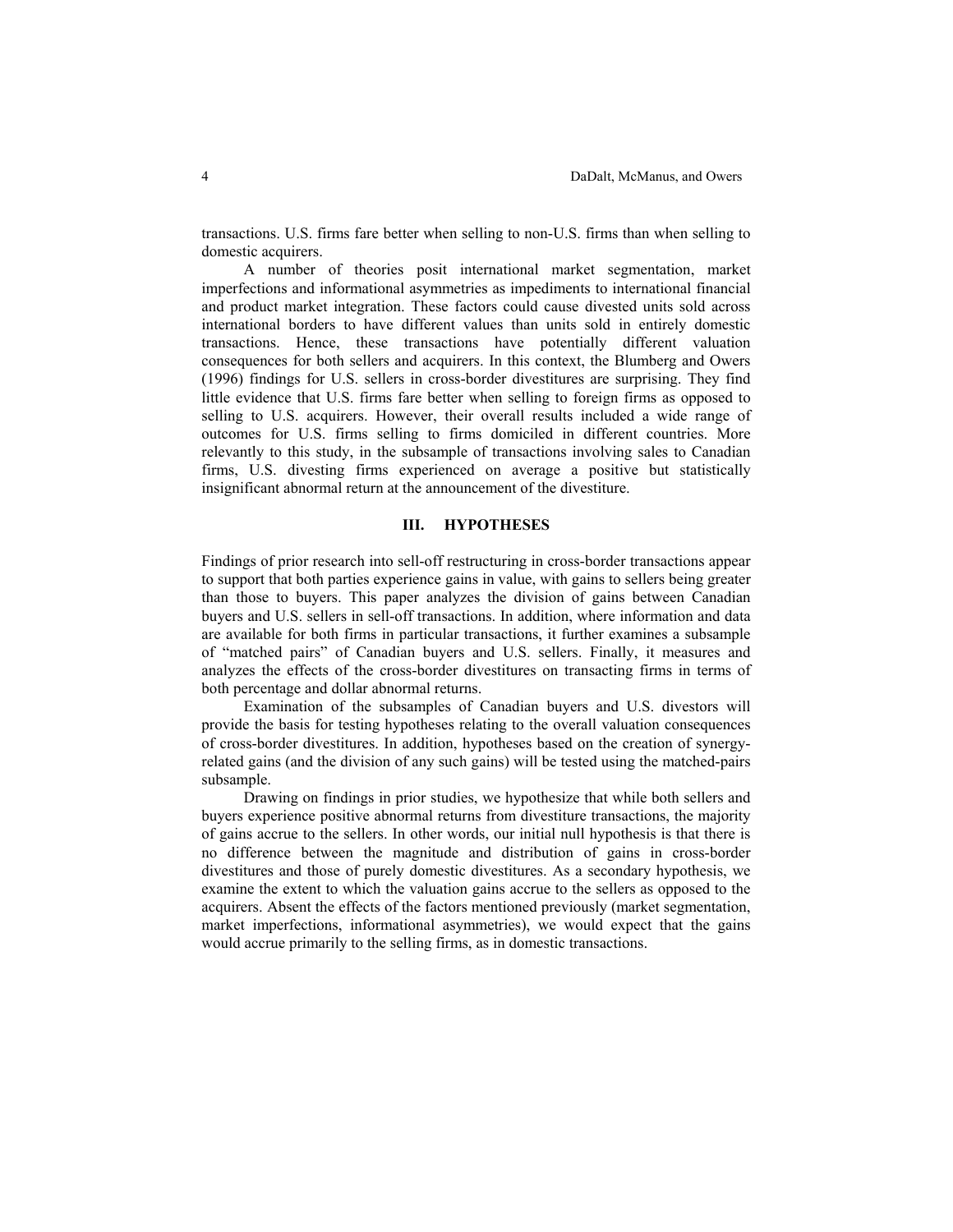# **IV. EMPIRICAL METHODS**

#### **A. Sample Selection and Description**

The sample covers the period 1980-1995, and was gathered by identifying Canadian acquisitions of assets divested by U.S. firms from the rosters in the Mergers and Acquisitions Quarterly. Additional requirements for inclusion in the sample are that the equity of both firms be publicly traded in their respective countries, and that detailed information regarding the transactions (such as identifiable announcement dates) be reported in the financial press, specifically the *Wall Street Journal* and the wire services found on the *Lexis/Nexis* database. Furthermore, for a firm to be included in the sample, daily returns data on its common stock must be available for a period starting 251 trading days prior to the announcement of the sale and ending 10 days after the announcement. Data on the U.S. firms were obtained from CRSP (Center for Research in Security Prices). Data on the Canadian firms were obtained from TSE (Toronto Stock Exchange) Western. 6

The data requirements necessary for the statistical methodology employed have a major impact on the size of the final subsamples of Canadian buyers, U.S. sellers, and matched-pairs of firms. Of the 62 U.S. divestor firms for which data is sufficient, there is a subset of 32 Canadian firms with available data. There is sufficient information and data to examine matched-pairs of firms in 23 transactions. The data analysis thus examines samples of 62 U.S. sellers, 32 Canadian buyers, and 23 matched-pairs of transactions. Descriptive statistics on the equity value (size) of the sellers and buyers are provided in Table 1.<sup>7</sup>

### **B. Statistical Methodology**

The methodology begins with the well-established event-analysis techniques. We then make the appropriate extensions to this methodology to conduct the dollar abnormal returns and matched-pair aspects of the study. Outlines of the methodology follow.<sup>8</sup>

For each firm, least-square regressions are performed using daily stock market returns (from day -251 to -51 relative to the announcement date defined as day 0) and contemporaneous returns of the appropriate country's stock market index. The regressions' intercept and slope coefficients are then used to estimate the expected daily stock returns over the subsequent period (from day -50 to day +10 relative to the announcement date of the cross-border divestiture). These estimates are then used as "benchmark" to determine the extent of the firm's daily stock returns above or below expected levels (referred to as abnormal returns) for various days surrounding the announcement of the divestiture. Finally, the daily abnormal stock returns are standardized and tested for statistical significance using econometric adjustments developed in Dodd and Warner (1984).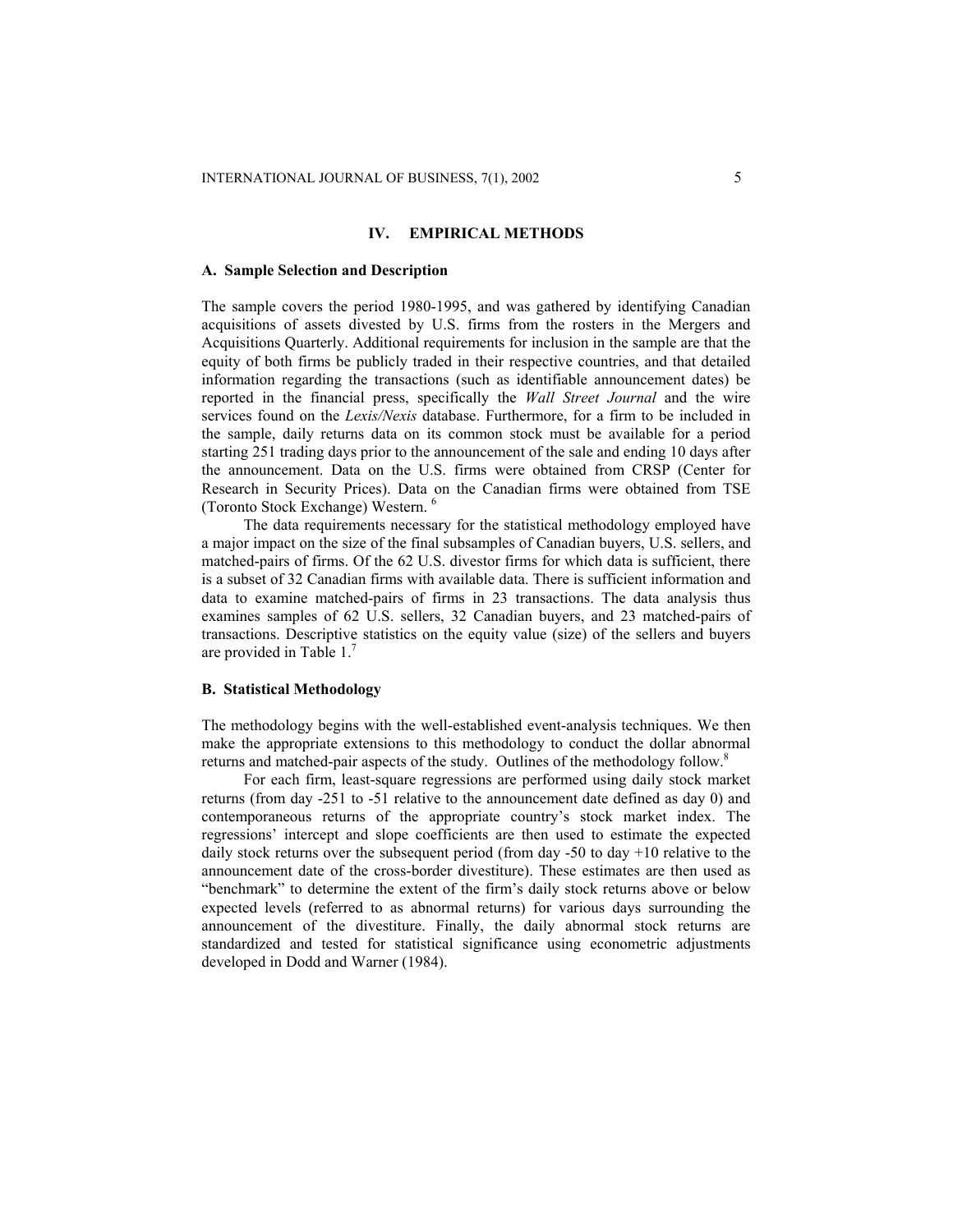| Univariate descriptive statistics for transactions involving Canadian acquisitions of<br>American divested business units between 1980 and 1995. All figures are in U.S. \$. |    |               |             |                |                |  |  |  |  |
|------------------------------------------------------------------------------------------------------------------------------------------------------------------------------|----|---------------|-------------|----------------|----------------|--|--|--|--|
| Panel A. Entire Sample                                                                                                                                                       |    |               |             |                |                |  |  |  |  |
| <b>VARIABLE</b>                                                                                                                                                              | N  | <b>MEAN</b>   | MIN         | MAX            | <b>STD DEV</b> |  |  |  |  |
| Equity value of<br>American<br>firms                                                                                                                                         | 59 | 3,387,700,000 | 15,354,750  | 28,180,000,000 | 6,265,300,000  |  |  |  |  |
| Equity value of<br>Canadian firms                                                                                                                                            | 31 | 1,700,700,000 | 12,981,311  | 7,860,300,000  | 2,110,900,000  |  |  |  |  |
| Panel B. Matched-Pairs                                                                                                                                                       |    |               |             |                |                |  |  |  |  |
| VARIABLE                                                                                                                                                                     | N  | <b>MEAN</b>   | MIN         | MAX            | <b>STD DEV</b> |  |  |  |  |
| Equity value of<br>American<br>firms                                                                                                                                         | 23 | 2,983,000,000 | 33,664,500  | 25,620,000,000 | 5,801,200,000  |  |  |  |  |
| Equity value of<br>Canadian firms<br>Combined                                                                                                                                | 23 | 1,690,100,000 | 12,981,311  | 7,860,300,000  | 2,182,500,000  |  |  |  |  |
| equity value                                                                                                                                                                 | 23 | 4,673,100,000 | 365,190,000 | 25,640,000,000 | 5,664,000,000  |  |  |  |  |

# **Table 1** Descriptive statistics on firm size (\$)

The extent of the firm's total unexpected change in value may also be calculated and tested using refinements in Dennis and McConnell (1986). Due to the difference in size between bidders and targets in mergers, Malatesta (1983) argued that the appropriate metric for determining the impact of mergers on security holders' wealth is the change in dollar values of securities due to the merger. Using this line of reasoning, Dennis and McConnell (1986) examined the dollar abnormal gains to bidders and targets in mergers. They found that the division of gains was more equitable than indicated by the percentage abnormal returns. Hence, an examination of the dollar abnormal returns to the firms involved in cross-border divestitures will add understanding regarding the valuation effects of these transactions over and above that provided by the percentage metrics.

The dollar abnormal returns are calculated in a manner similar to that used by Dennis and McConnell (1986). Cumulative abnormal returns (CAR) are first calculated by cumulating each firm's daily abnormal stock returns over a given interval. The CAR for each firm is then multiplied by the market value of the firm's common equity as of 6 trading days prior to the divestiture announcement. Hence, over the interval  $T_{1j}$  to  $T_{2j}$ of length n =  $(T_{2j} - T_{1j} + 1)$  the dollar abnormal return (DAR) is defined as follows:

 $DAR = (n-day CAR)$  x (stock price as of day-6) x (shares outstanding as of day-6) (1)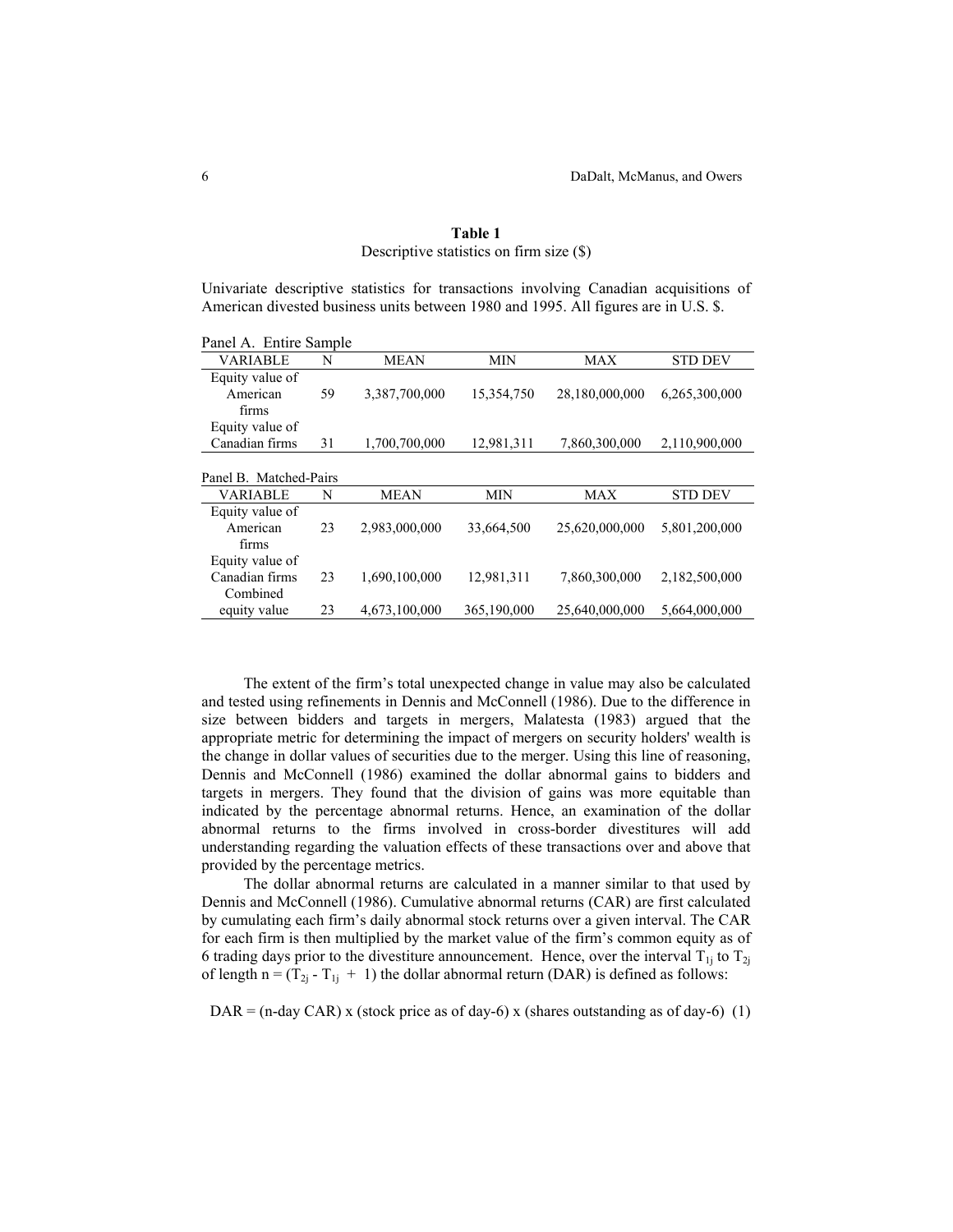In our analysis, we present results for the two-day  $(-1,0)$  interval relative to the announcement date of the divestiture.<sup>9</sup>

## **V. RESULTS**

#### **A. Percentage Abnormal Returns**

#### **1. U.S. Seller and Canadian Acquirer Entire Samples**

The percentage wealth effects of cross-border divestitures are provided in Tables 2 and 3. More specifically, Table 2 reports the mean abnormal return (MAR) and the percentage of positive abnormal returns (%POS) for individual days around the announcement of the divestiture for the entire sample of U.S. sellers and Canadian acquirers (Panel A) and the matched-pair subsamples (Panel B). For the sample of 62 U.S. divestor firms, the MAR are of similar magnitudes to those found in prior studies of purely domestic divestitures. The day -1 MAR is 0.93%, and the day 0 MAR is also 0.93%. The day -1 MAR is statistically significant at the 5% level or better. In contrast to most prior divestiture studies, we find that the magnitude of abnormal return gains to acquirers is similar to that for sellers. The 32 Canadian acquirers exhibit a day -1 MAR of 0.80% (t-statistic of 1.98), and a day 0 MAR of 0.89% (t-statistic of 2.02). Both days' MAR are significant at better than the 10% level or better.

Table 3 presents the mean cumulative abnormal return (MCAR) and the percentage of positive cumulative return (%Positive) for selected intervals, with results for the entire sample in Panels A and C and for the matched-pairs in Panels B and D. The mean cumulative abnormal returns (MCAR) in Panel A indicate that American sellers gain 1.86% over the (-1,0) announcement window (statistically significant at the 10% level or better), and 3.13% over the (-10,0) announcement window (statistically significant at the 5% level or better). In Panel C, Canadian acquirers have MCAR of 1.56% (significant at the 5% level or better) over the (-1,0) window, and MCAR of 1.97% (not statistically significant at the 10% level or better) over the (-10,0) window. In addition, the proportion of firms with positive abnormal announcement returns is higher for the Canadian acquirers than for their American seller counterparts over every event window examined. Note that these percentages differ somewhat from the findings of prior studies. For example, Hite, Owers and Rogers (1987) found 55% of sellers and 51% of buyers experienced positive abnormal returns over the (-1,0) event window. The relative magnitudes of these outcomes suggest that U.S./Canadian divestitures generate more consistently positive outcomes for both parties to the transactions, especially for Canadian acquirers. Finally, Panels A and C of Table 3 indicate that both Canadian acquirers and U.S. sellers exhibit consistently positive and significant MCARs over a number of longer intervals surrounding the announcement date of the cross-border divestiture.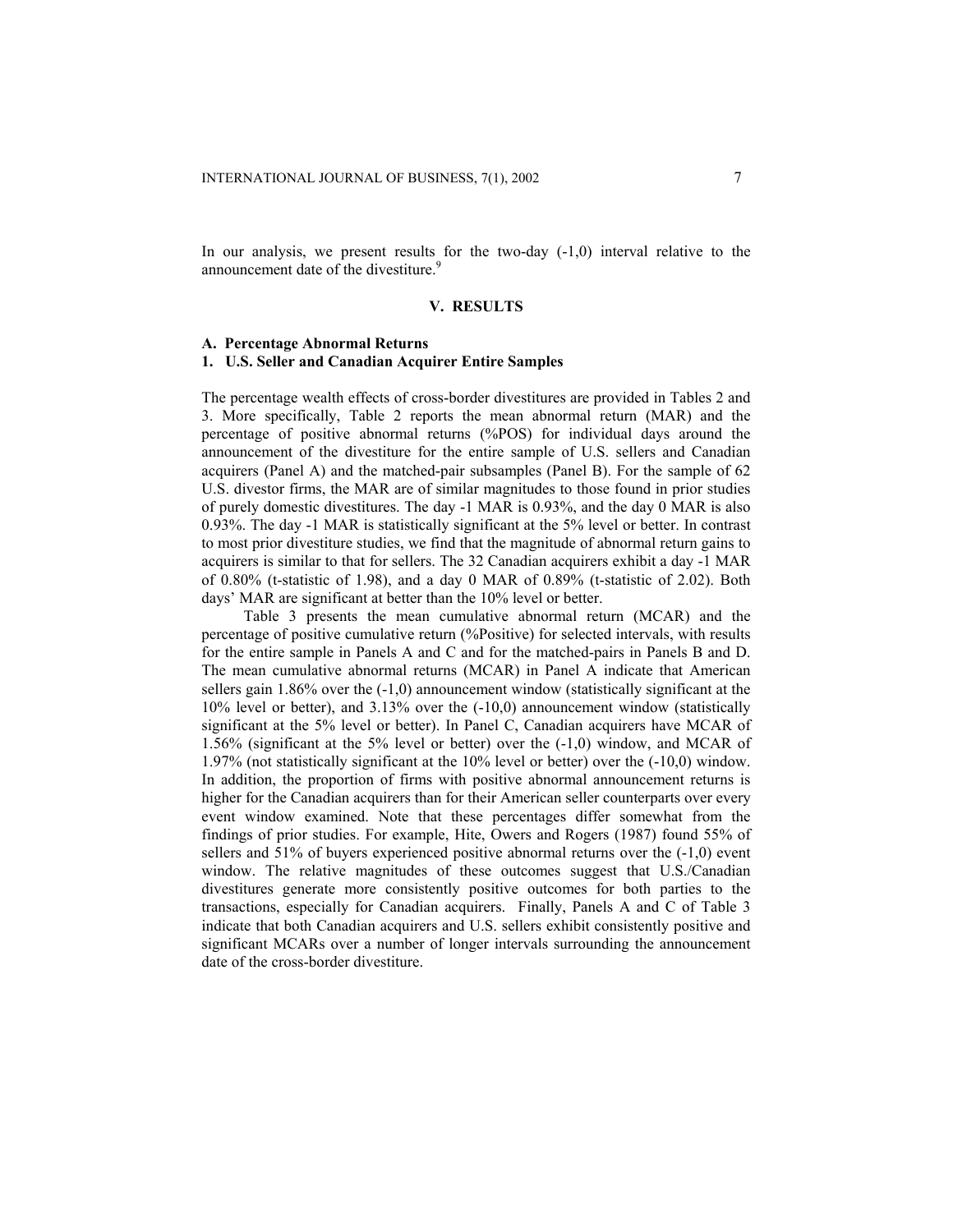# **Table 2** Event study results for selected days

Daily abnormal returns are calculated using a market model employing a 200-day estimation period ending 51 days prior to the announcement date of divestiture. Mean Abnormal Returns (MAR), the percentage of positive returns, (with significance based on the two-tailed binomial sign test), and the t-statistic on the MAR (based on Brown and Warner (1985)) are also presented.

|              |            | American Firms<br>Sellers $(N=62)$ |           | Canadian Firms<br>Acquirers $(N=32)$ |      |           |  |
|--------------|------------|------------------------------------|-----------|--------------------------------------|------|-----------|--|
| <b>DAY</b>   | <b>MAR</b> | %POS                               | t-STAT    | <b>MAR</b>                           | %POS | t-STAT    |  |
| $-5$         | .0044      | 58.1                               | 1.098     | $-.0003$                             | 45.4 | $-0.108$  |  |
| $-4$         | .0003      | 40.3                               | 0.041     | $-.0007$                             | 45.4 | $-0.221$  |  |
| $-3$         | $-.0027$   | 43.5                               | $-0.756$  | .0002                                | 54.3 | 0.088     |  |
| $-2$         | $-.0008$   | 38.7*                              | $-0.185$  | .0044                                | 55.9 | 1.524     |  |
| $-1$         | .0093      | 51.6                               | $2.419**$ | .0080                                | 58.8 | 1.975*    |  |
| $\mathbf{0}$ | .0093      | 51.6                               | 1.016     | .0089                                | 55.9 | $2.021**$ |  |
| $+1$         | .0120      | 46.7                               | 1.290     | .0068                                | 50.0 | 1.382     |  |
| $+2$         | $-.0061$   | 42.9                               | $-1.717*$ | $-.0026$                             | 41.2 | $-0.787$  |  |
| $+3$         | $-.0011$   | 47.6                               | $-0.240$  | .0015                                | 59.4 | 0.365     |  |
| $+4$         | .0046      | 34.9**                             | $-0.927$  | $-.0013$                             | 60.0 | $-0.465$  |  |
| $+5$         | .0029      | 46.0                               | $-0.744$  | $-.0006$                             | 48.5 | $-0.155$  |  |

Panel A. Entire Sample

## Panel B. Matched-Pair Sample

|              |            | American Firms<br>Sellers $(n=23)$ |            |            | Canadian Firms<br>Acquirers $(N=23)$ |            |  |  |  |
|--------------|------------|------------------------------------|------------|------------|--------------------------------------|------------|--|--|--|
| DAY          | <b>MAR</b> | %POS                               | t-STAT     | <b>MAR</b> | %POS                                 | t-STAT     |  |  |  |
| $-5$         | .0021      | 56.5                               | 0.436      | $-.0006$   | 52.4                                 | $-0.131$   |  |  |  |
| $-4$         | $-.0108$   | $30.4*$                            | $-2.225**$ | .0006      | 47.8                                 | 0.159      |  |  |  |
| $-3$         | $-.0049$   | 34.8                               | $-0.776$   | .0001      | 60.9                                 | 0.028      |  |  |  |
| $-2$         | .0007      | 34.8                               | 0.122      | .0052      | 59.1                                 | 1.527      |  |  |  |
| $-1$         | .0132      | $65.2*$                            | $2.699***$ | .0145      | $77.3***$                            | $2.887***$ |  |  |  |
| $\mathbf{0}$ | $-.0033$   | 47.8                               | $-0.485$   | .0121      | 60.9                                 | $2.215**$  |  |  |  |
| $^{+1}$      | $-.0068$   | $26.1$ **                          | $-1.293$   | .0130      | 63.6                                 | 1.814*     |  |  |  |
| $+2$         | $-.0018$   | 39.1                               | $-0.544$   | $-.0025$   | 40.9                                 | $-0.540$   |  |  |  |
| $+3$         | $-.0010$   | 43.5                               | $-0.211$   | $-.0045$   | 52.4                                 | $-0.958$   |  |  |  |
| $+4$         | $-.0013$   | 34.8                               | $-0.256$   | $-.0034$   | 60.9                                 | $-0.922$   |  |  |  |
| $+5$         | $-.0008$   | 56.5                               | $-0.179$   | $-.0005$   | 61.9                                 | $-0.103$   |  |  |  |

\* significant at the 10% level using a two-tailed test

\*\* significant at the 5% level using a two-tailed test

\*\*\* significant at the 1% level using a two-tailed test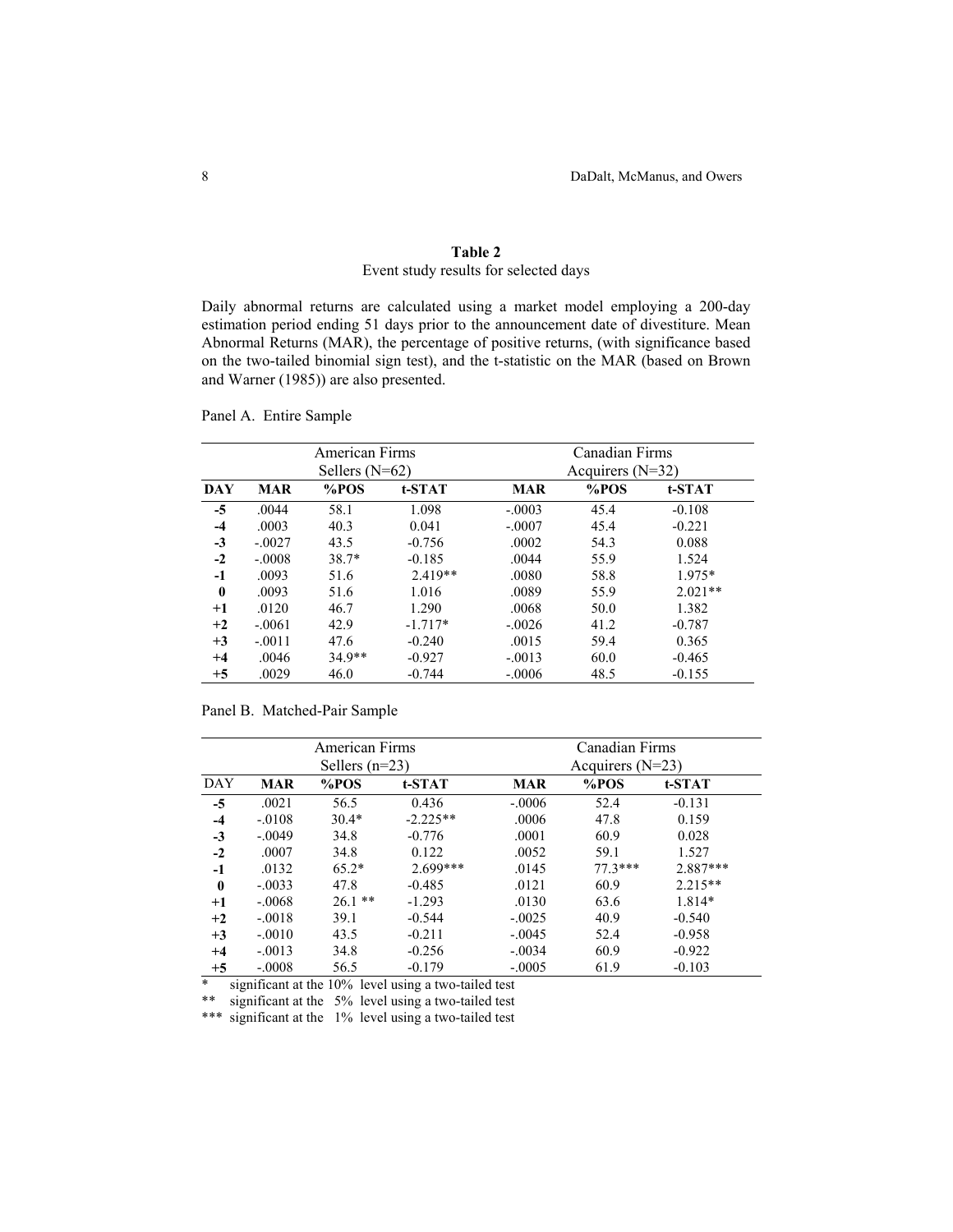# **Table 3** Event study results for selected intervals

Daily abnormal returns are calculated using a market model employing a 200-day estimation period ending 51 days prior to announcement date of the divestiture. Mean Cumulative Abnormal Returns (MCAR), the percentage of positive returns (with the significance based on the two-tailed binomial sign test), and the t-statistic on the MCAR (based on Brown and Warner (1985)).

Panel A: American Firms (Sellers): Entire Sample (N=62)

| Interval    | $(-1.0)$ | $(-5, 0)$ | $(-5, +5)$ | $(-10, 0)$ | $(-20, 0)$ | (-30.0) | $(-40, 0)$ | (-50. |
|-------------|----------|-----------|------------|------------|------------|---------|------------|-------|
| <b>MCAR</b> | .0186    | .0198     | 0320       | 0313       | 0193       | 0389    | 0241       | .0358 |
| % Positive  | 58.1     | 48.4      | 51.6       | 58.7       | 60.3       | 55.6    | 42.9       | 49.2  |
| t-statistic | $.675*$  |           | .621       | $2.189**$  | .000       | 368     | 0.904      | . 196 |

Panel B: American Firms (Sellers): Matched-pair Sample (N=23)

| Interval    | $(-1.0)$ | $(-5, 0)$ | $(-5, +5)$ | $-10.0$ | $(-20, 0)$ | $(-30, 0)$ | $(-40, 0)$ | $-50.$ |
|-------------|----------|-----------|------------|---------|------------|------------|------------|--------|
| <b>MCAR</b> | .0099    | $-.0030$  | $-0146$    | .0134   | .0237      | .0208      | 0113       | 0369   |
| % Positive  | 60.9     | 47.8      | 47.8       | 56.5    | 60.9       | 52.2       | 43.5       | 43.5   |
| t-statistic | .002     | $-0.239$  | $-0.239$   | 0.985   | .047       | 0.767      | .0391      | 0.959  |

Panel C: Canadian Firms (Acquirers): Entire Sample (N=32)

| Interval    | $-1.0$    | $(-5, 0)$ | $(-5, +5)$ | $(-10, 0)$ | $(-20, 0)$ | $(-30, 0)$ | $(-40, 0)$ | $(-50, 0)$ |
|-------------|-----------|-----------|------------|------------|------------|------------|------------|------------|
| <b>MCAR</b> | .0156     | 0149      | 0198       | .0197      | .0254      | .0250      | 0406       | .0420      |
| % Positive  | 74 2**    | 613       | 58.1       | 65.6       | 60.6       | 68.7**     | $73.5**$   | $67.7*$    |
| t-statistic | $2.159**$ | $1.762*$  | 1.678      | .454       | 1.215      | .086       | 1.619      | 1.412      |

Panel D: Canadian Firms (Acquirers): Matched-Pairs (N=23)

| Interval               | $(-1.0)$ | $(-5, 0)$ | $(-5, +5)$ | $(-10, 0)$ | $(-20, 0)$ | $(-30, 0)$ | $(-40, 0)$       | $(-50, 0)$ |
|------------------------|----------|-----------|------------|------------|------------|------------|------------------|------------|
| <b>MCAR</b>            | .0260    | .0311     | $-0106$    | .0417      | .0647      | 0574       | 0933             | 1108       |
| % Positive             | 82.7***  | 60.9      | 65.2       | 73.9**     | $73.0**$   | 73.9**     | $696**$          | 78.3**     |
| t-statistic $2.892***$ |          | $2.259**$ | $-0.226$   | $2.647**$  | $2.610**$  |            | 2.137** 3.017*** | $3.140**$  |

\* significant at the 10% level using a two-tailed test

\*\* significant at the 5% level using a two-tailed test

\*\*\* significant at the 1% level using a two-tailed test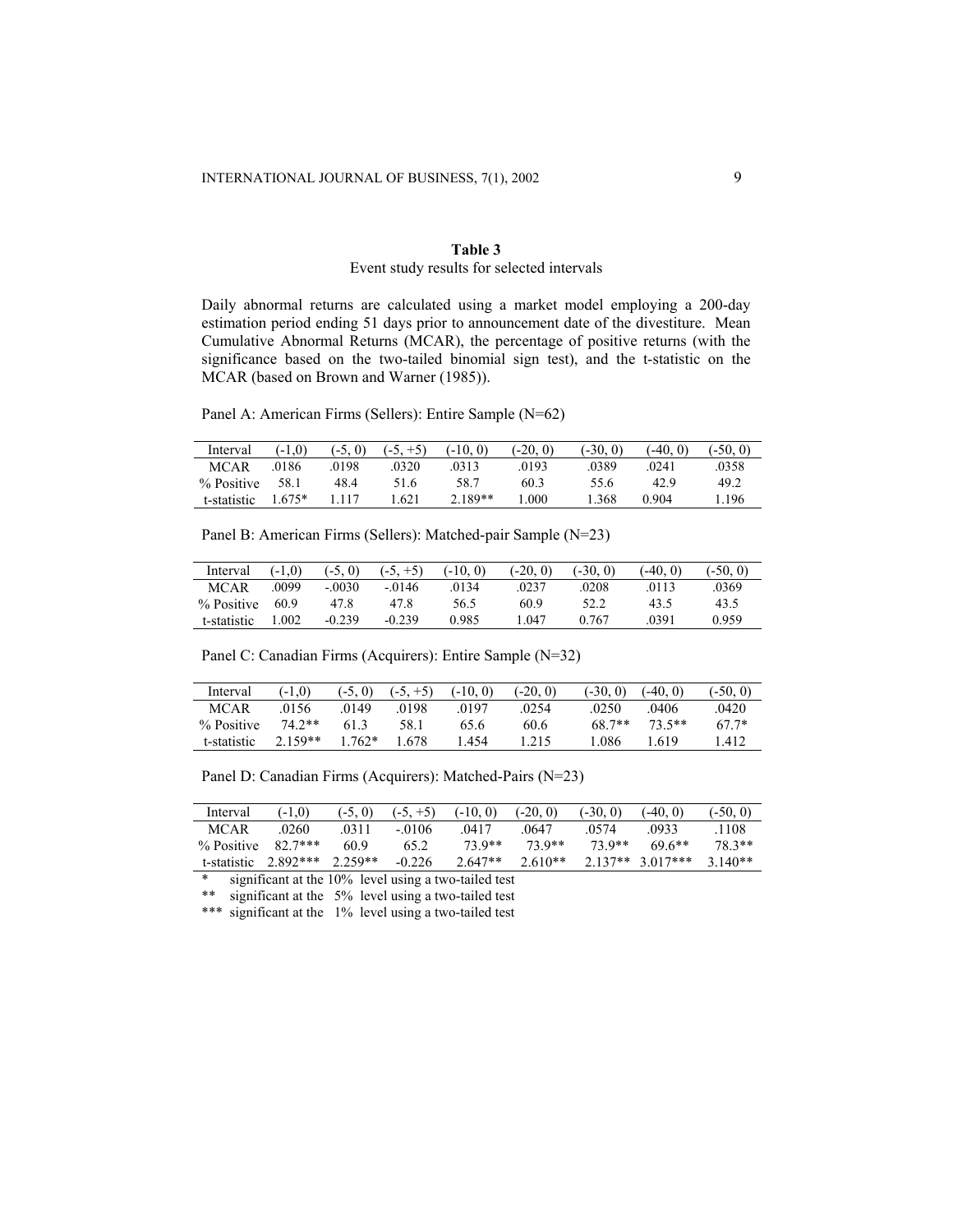#### **2. U.S. Seller and Canadian Acquirer Matched-Pair Samples**

As mentioned previously, the sample of U.S. sellers and Canadian acquirers includes 23 matched-pair transactions with sufficient data to permit examination of both parties to the transaction. The daily mean abnormal returns (MAR) for these firms are presented in Panel B of Table 2. American sellers realize a day -1 MAR of 1.32% (significant at the 1% level), with Canadian buyers realizing a MAR of 1.45% on the same day (also significant at the 1% level). In panel B of Table 3, American sellers receive MCARs over the (-1,0) window of 0.99%, with 60.9% of the firms exhibiting positive returns (neither figure, however, is statistically significant). In contrast, in Panel D of Table 3 Canadian acquirers earn MCARs over the same interval of 2.60%, with 82.7% of the firms exhibiting positive returns (both figures for Canadian acquirers are significant at the 1% level). These findings differ notably from those of previous studies. To our knowledge, no prior studies have found gains to acquiring firms exceeding those to sellers. This finding is important not only from an academic research standpoint, but also for potentially strategic and policy-making perspectives. We further examine this division of gains in the following presentation of the dollar returns.

## **B. Dollar Abnormal Returns**

Table 4 presents the dollar wealth effects of Canadian/U.S. cross-border restructuring activities for the entire samples (Panels A and B) and matched-pair samples.<sup>10</sup> Overall, the results support the conclusion that Canadian buyers fared well when acquiring assets sold by American firms. In Panel C, the average DAR to American sellers was \$21,998,304, while in Panel D the DAR to Canadian buyers totaled \$23,193,709 (significant at the 10% level). These results are notable, particularly given the relative sizes of the typical transacting parties in our sample as reported in Table 1. This size differential implies that the Canadian firms capture a much greater share of the total wealth created in cross-border restructuring transactions than would be expected based solely on the relative size of the firms. Finally, Panel E reports that the average value created for these transactions totaled \$45,192,013.

Table 5 partitions the matched-pair sample according to the outcomes to each party to the transaction. Panel A reports results for the 12 transactions where both parties experienced positive DARs over the (-1,0) event window. The average combined DAR totaled \$107,690,000, representing an average gain of 2.27% of the combined equity value of the transacting firms.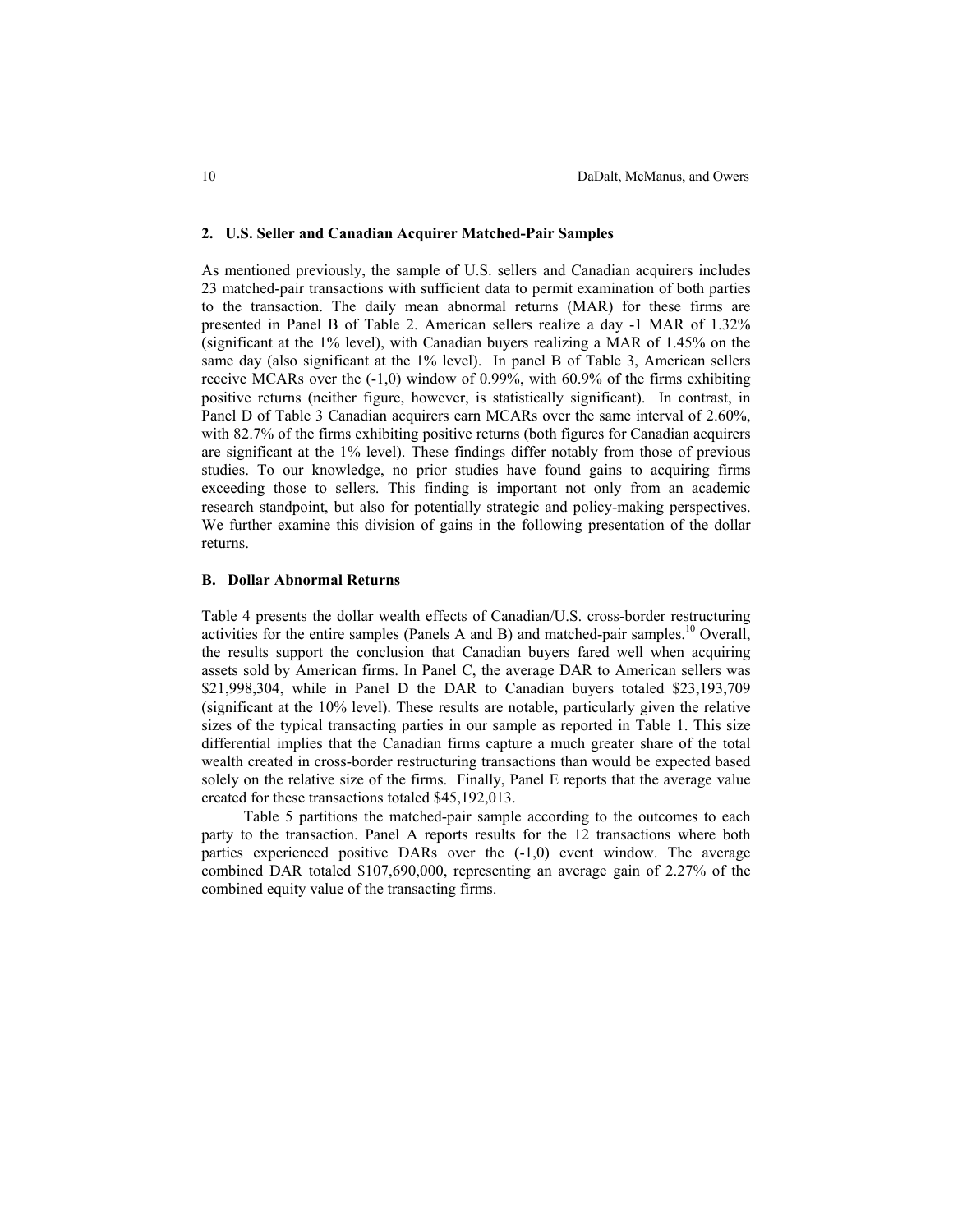# **Table 4** Dollar abnormal returns

Dollar Abnormal Returns (DAR) are calculated following Dennis & McConnell (1986). The DAR is calculated by multiplying the two-day (-1,0) cumulative abnormal return (CAR) with the stock price at day -6 and the number of shares outstanding at day -6. t-statistics are in parentheses.

Panel A: American Firms - Entire Sample (N=62)

| Mean      | Median    | % Positive | Max         | Min           | <b>Std Dev</b> |
|-----------|-----------|------------|-------------|---------------|----------------|
| 4.610.177 | 1.573.754 | 57.6       | 488,490,000 | $-31.230.000$ | 94,810,095     |
| (0.373)   |           |            |             |               |                |

Panel B: Canadian Firms - Entire Sample (N=32)

| Mean         | Median                  | % Positive | Max         | Min           | <b>Std Dev</b> |
|--------------|-------------------------|------------|-------------|---------------|----------------|
|              | 22.713.661 3.287.367*** | $75.0**$   | 212,930,000 | $-79.510.000$ | 58,521,198     |
| $(2.126)$ ** |                         |            |             |               |                |

Panel C: American Firms - Matched-Pairs (N=23)

| Mean       | Median    | % Positive | Max         | Min           | <b>Std Dev</b> |
|------------|-----------|------------|-------------|---------------|----------------|
| 21.998.304 | 6.692.624 | 60.9       | 488,490,000 | $-26.480.000$ | 120.450.000    |
| (0.876)    |           |            |             |               |                |

Panel D: Canadian Firms - Matched-Pairs (N=23)

| Mean       | Median      | % Positive | Max         | Min          | <b>Std Dev</b> |
|------------|-------------|------------|-------------|--------------|----------------|
| 23.193.709 | 2.993.372** | $82.6***$  | 212.930.000 | $-7.951.000$ | 64, 161, 006   |
| $(1.733)*$ |             |            |             |              |                |

Panel E: Total Combined Dollar Returns - Matched-Pairs (N=23)

| Mean                                                           | Median         | % Positive | Max         | Min            | <b>Std Dev</b> |  |  |  |
|----------------------------------------------------------------|----------------|------------|-------------|----------------|----------------|--|--|--|
| 45.192.013                                                     | $10.531.569**$ | 73.91**    | 488.780.000 | $-261,800,000$ | 136,900,000    |  |  |  |
| (1.583)                                                        |                |            |             |                |                |  |  |  |
| $\ast$<br>significant at the 10% level using a two-tailed test |                |            |             |                |                |  |  |  |

\*\* significant at the 5% level using a two-tailed test

\*\*\* significant at the 1% level using a two-tailed test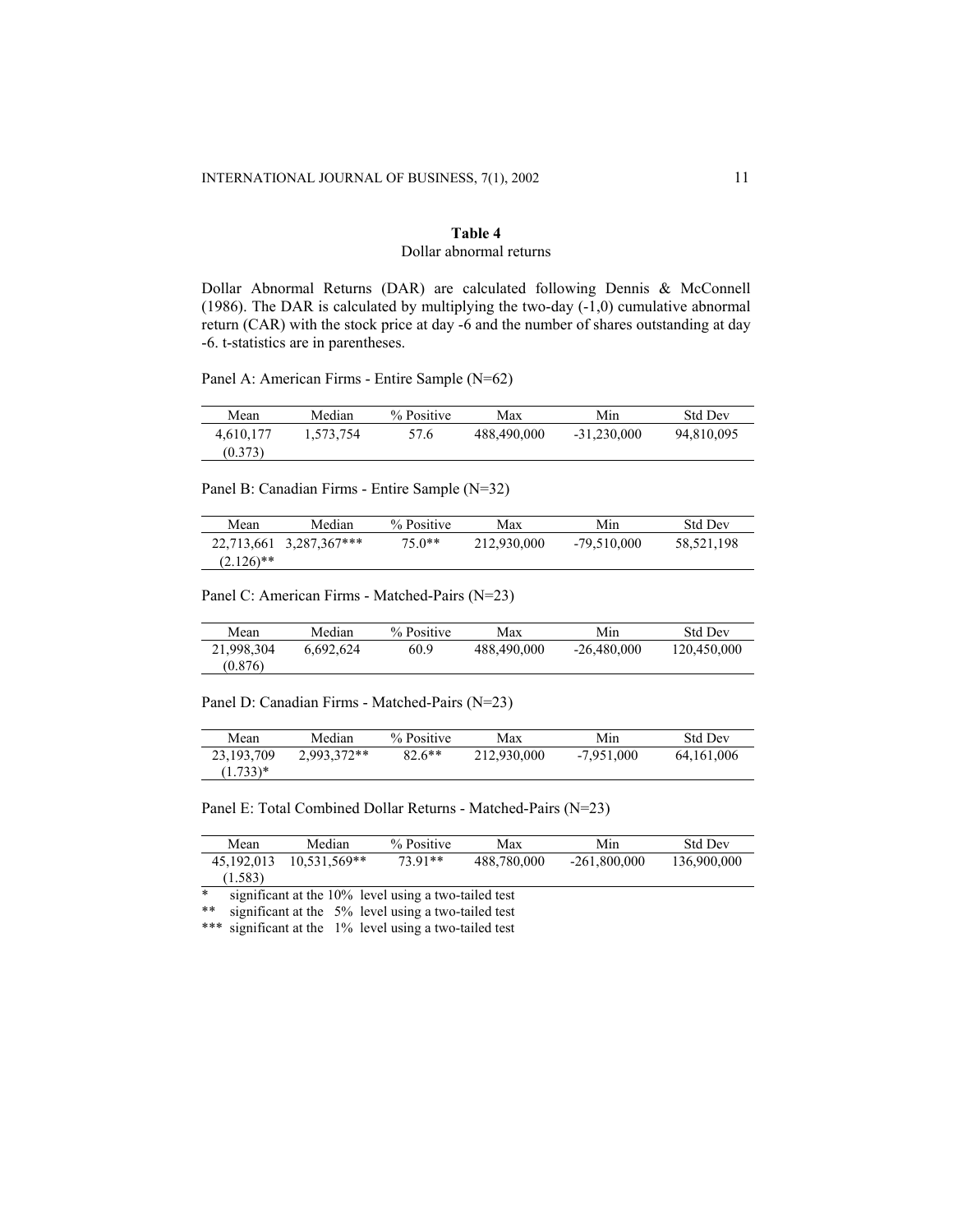#### **Table 5**

Dollar abnormal returns - differentiated by gains and losses

Dollar Abnormal Returns (DAR) are calculated following Dennis & McConnell (1986). The DAR is calculated by multiplying the two-day (-1,0) cumulative abnormal return (CAR) with the stock price at day -6 and the number of shares outstanding at day -6. t-statistics are in parentheses.

Panel A: Canadian Firms Gain and American Firms Gain (N=12)

|                                                               | Mean                     | Median     | Min       | Max         | Std. Deviation |  |
|---------------------------------------------------------------|--------------------------|------------|-----------|-------------|----------------|--|
| Canadian Firms                                                | 42.282.393               | 6.554.143  | 123.212   | 212.930.000 | 79,237,761     |  |
| American Firms                                                | 65.405.177               | 22.697.421 | 1.573.754 | 488,490,000 | 135.630.000    |  |
| Combined                                                      | 107.690.000 <sup>1</sup> | 41.705.371 | 5.040.058 | 488,780,000 | 149,090,000    |  |
| represents 2.27% of the combined equity of the firms involved |                          |            |           |             |                |  |

Panel B: Canadian Firms Gain and American Firms Loss (N=7)

|                                                                             | Mean            | Median        | Min            | Max        | Std. Deviation |
|-----------------------------------------------------------------------------|-----------------|---------------|----------------|------------|----------------|
| Canadian Firms                                                              | 18.255.875      | 5.101.336     | 1.065.721      | 60.782.657 | 24.354.251     |
| American Firms                                                              | $-46.620.000$   | $-10.810,000$ | $-264.800.000$ | -473.778   | 96,912,333     |
| Combined                                                                    | $-28.370.000^2$ | 4.627.557     | $-261,800,000$ | 58,800,506 | 106,950,000    |
| <sup>2</sup> represents -0.02% of the combined equity of the firms involved |                 |               |                |            |                |

Panel C: Canadian Firms Loss and American Firms Gain (N=2)

|                                                                             | Mean          | Median | Min           | Max          | Std. Deviation |
|-----------------------------------------------------------------------------|---------------|--------|---------------|--------------|----------------|
| Canadian Firms                                                              | $-43.010.000$ | na     | $-79.510.000$ | $-6.502.776$ | 51.621.941     |
| American Firms                                                              | 38.497.803    | na     | 11,681,798    | 6.531.808    | 37.923.558     |
| Combined                                                                    | $-4.507.1973$ | na     | $-5.179.023$  | 5.179.023    | 13,698,384     |
| <sup>3</sup> represents -0.42% of the combined equity of the firms involved |               |        |               |              |                |

Panel D: Canadian Firms Loss and American Firms Loss (N=2)

|                                                                             | Mean            | Median | Min           | Max           | <b>Std.</b> Deviation |
|-----------------------------------------------------------------------------|-----------------|--------|---------------|---------------|-----------------------|
| Canadian Firms                                                              | -7.857.267      | na     | $-12,410,000$ | $-3.305.547$  | 6.437.104             |
| American Firms                                                              | $-14.770.000$   | na     | $-25.610.000$ | -3.938.368    | 15,324,579            |
| Combined                                                                    | $-22,630,000^4$ | na     | $-28.920.000$ | $-16,350,000$ | 8,887,475             |
| <sup>4</sup> represents -2.09% of the combined equity of the firms involved |                 |        |               |               |                       |

Canadian buyers gained at the expense of American buyers in 7 transactions, as presented in Panel B of Table 5. In this subsample, average losses to sellers (\$46,620,000) are much larger than the gains to buyers (\$18,255,875), resulting in a net average combined loss in value of \$28,370,000. Panel C of Table 5 shows an average combined loss in value of \$4,505,193 for two transactions in which U.S. sellers gained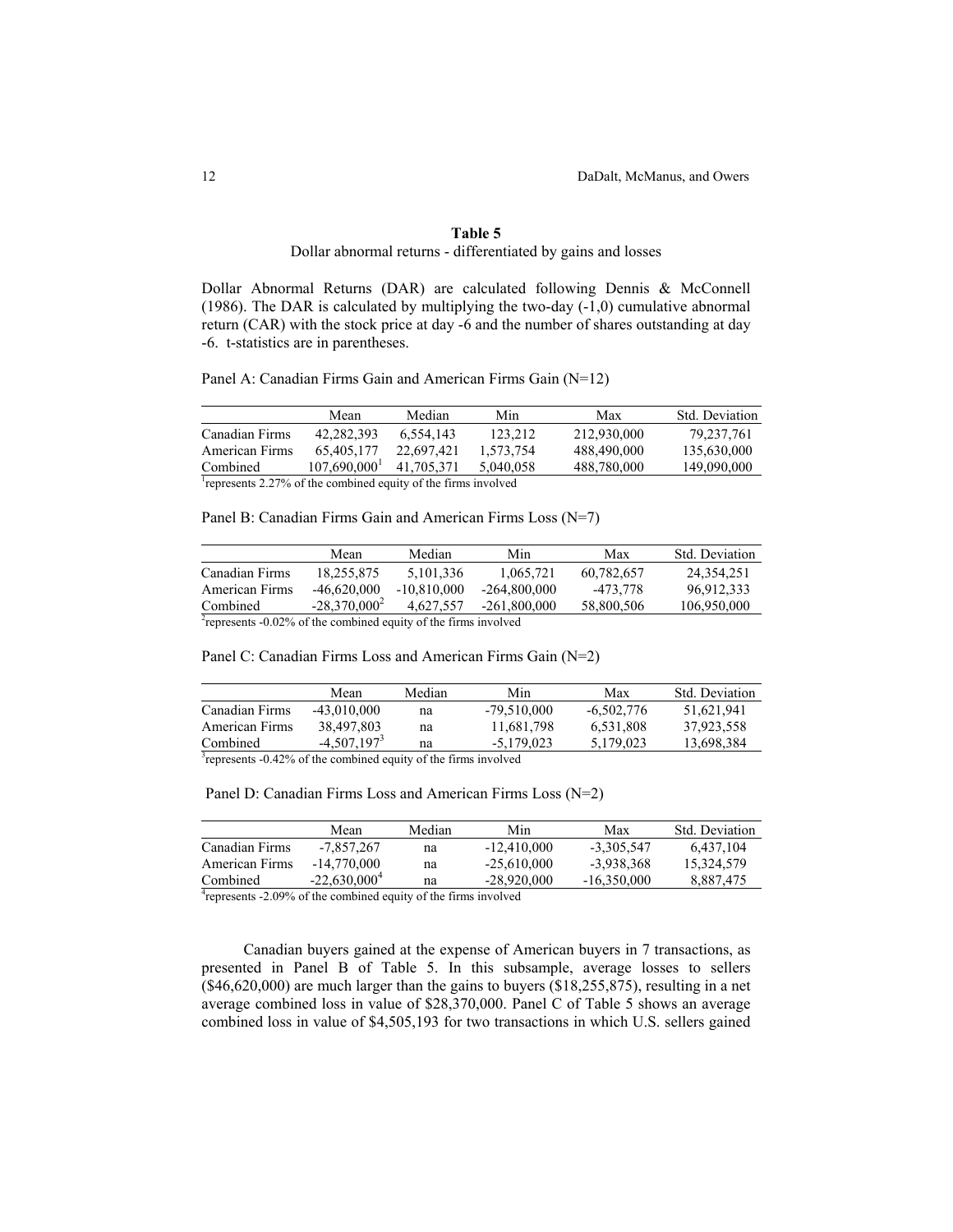at the expense of Canadian buyers. Finally, in the two transactions in which both firms experienced losses, the average combined loss totaled \$22,630,000.

### **C. Summary of Findings**

The examination of U.S. sellers, Canadian buyers, and matched-pairs of U.S./Canadian firms has produced interesting findings. As in prior studies, we find gains accrue to both sellers and buyers. However, our results indicate that Canadian buyers gain to a greater extent than do the domestic acquirers of U.S. divested assets reported in prior studies. Acquirer gains of 1.56% (2.60%) for the entire (matched-pairs) samples over the (-1,0) event window are significantly greater than the gains documented in prior studies of both domestic and cross-border acquisitions. In addition, it should be noted that Canadian buyers gained in 19 of the 23 matched-pairs transactions. Of these transactions, the Canadian sellers experienced gains in 7 transactions where the American sellers experienced losses. Finally, the results for the analysis of the dollar gains confirm that these transaction result in economically significant gains to Canadian acquirers.

### **VI. CONCLUSION**

In the context of extensive evidence of the effects of domestic sell-off restructuring, and the role of cross-border divestitures in FDI, this paper examines a matched-pairs sample of firms involved in Canadian/U.S. sell-offs and investigates the effect of this international dimension on the valuation outcomes for the firms involved.

For a sample of 23 transactions where both Canadian and U.S. data were available, we examine the outcomes for U.S. firms selling corporate assets, and for their corresponding Canadian acquirers. The results for these transactions differ significantly from those of prior studies of primarily domestic transactions. We find that while gains from sell-offs are shared by both American sellers and Canadian buyers, a significant portion of the gains accrue to the Canadian buyers. This finding is robust across the analysis of both percentage and dollar abnormal returns metrics. In contrast, existing research generally supports sellers gaining to a greater extent than buyers.

These are interesting findings, and provide insights into a number of policy issues. While it appears that selling firms may experience similar gains whether selling to a domestic buyer or a Canadian buyer, the gains to Canadian acquirers are generally greater than those experienced by U.S. buyers in divestiture transactions. From a strategic perspective, we may infer that, while U.S. firms selling to Canadian acquirers experience similar gains as those selling to domestic buyers, they presumably sell to Canadian acquirers only when Canadians have the highest valuations for the asset in question. Given that previous divestiture studies have interpreted their findings as supporting the synergy/higher valued uses hypothesis, we can infer that these divested units were of greater value to Canadian than U.S. potential buyers. This inference immediately raises another question. Why (even if these units are more valuable to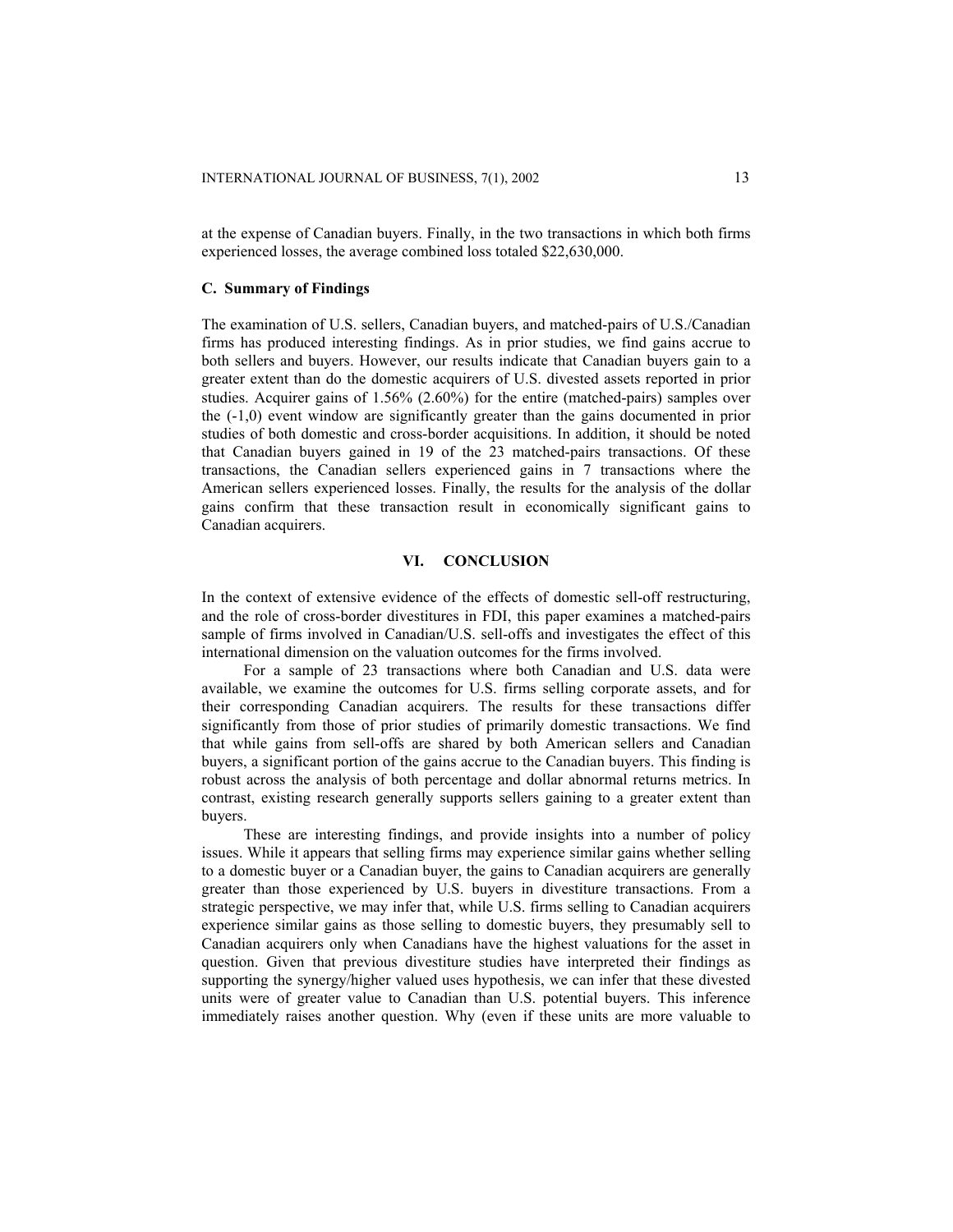Canadian acquirers, for reasons presumably related to market segmentation) doesn't competing potential Canadian bid up the unit's price until the acquisition becomes a zero Net Present Value (and associated zero abnormal return) purchase? A full examination of this question is beyond the scope of this study. However, our findings are consistent with the contention that the number of close substitutes for Canadian acquirers may be sufficiently small in number that Canadian firms capture a relatively larger share of any gains than is the case within the domestic U.S. market. Canadian firms exploring such acquisition opportunities will want to examine why and how they can be the prevailing bidder, and still create value.

#### **ACKNOWLEDGMENTS**

This research was supported by a grant from the Academic Relations Office of the Canadian Embassy. The support of the grant is gratefully acknowledged. The views expressed herein do not necessarily represent those of Georgia State University, St. Joseph's University, or the Canadian Embassy. Of course, all errors remain the responsibility of the authors.

### **NOTES**

- 1. See Harris and Ravenscraft (1991) and Blumberg and Owers (1990) for empirical evidence on the linkage between FDI and corporate transactions.
- 2. Empirical support for this hypothesis may be found in Sicherman and Pettway (1992).
- 3. See land, Poulsen, and Stulz (1995) for a discussion and an examination of the liquidity motive for sell-offs.
- 4. This is in contrast to whole-firm acquisitions where the open auction process typically drives target prices up to where they represent zero Net Present Value (NPV) investments for buyers. Studies of whole-firm acquisitions as profiled in Black (1989), Jarrell, Brickley, and Netter (1988), and Jensen and Ruback (1983) show that, on average, buyers experience small (if any) gain in shareholder value from the transactions. Bradley, Desay, and Kim (1992) found losses to acquirers in multiple bidder acquisitions and more recently, Banerjee and Owers (1992) report evidence of prevailing negative consequences for "white-knight" acquirers.
- 5. Zero or negative abnormal returns for acquirers are the most frequently experienced valuation consequences for U.S. firms' acquisitions of domestic whole-firm targets.
- 6. The TSE Western databank provides daily return and price data for firms trading on the Toronto Stock Exchanges for dates 1975 onward.
- 7. Sufficient information to provide descriptive statistics in Table 1 was unavailable for 3 U.S. firms and 1 Canadian firm.
- 8. For a more exhaustive description of the event-study methodology, see Brown and Warner (1985).
- 9. Results for other event windows are available from the authors upon request.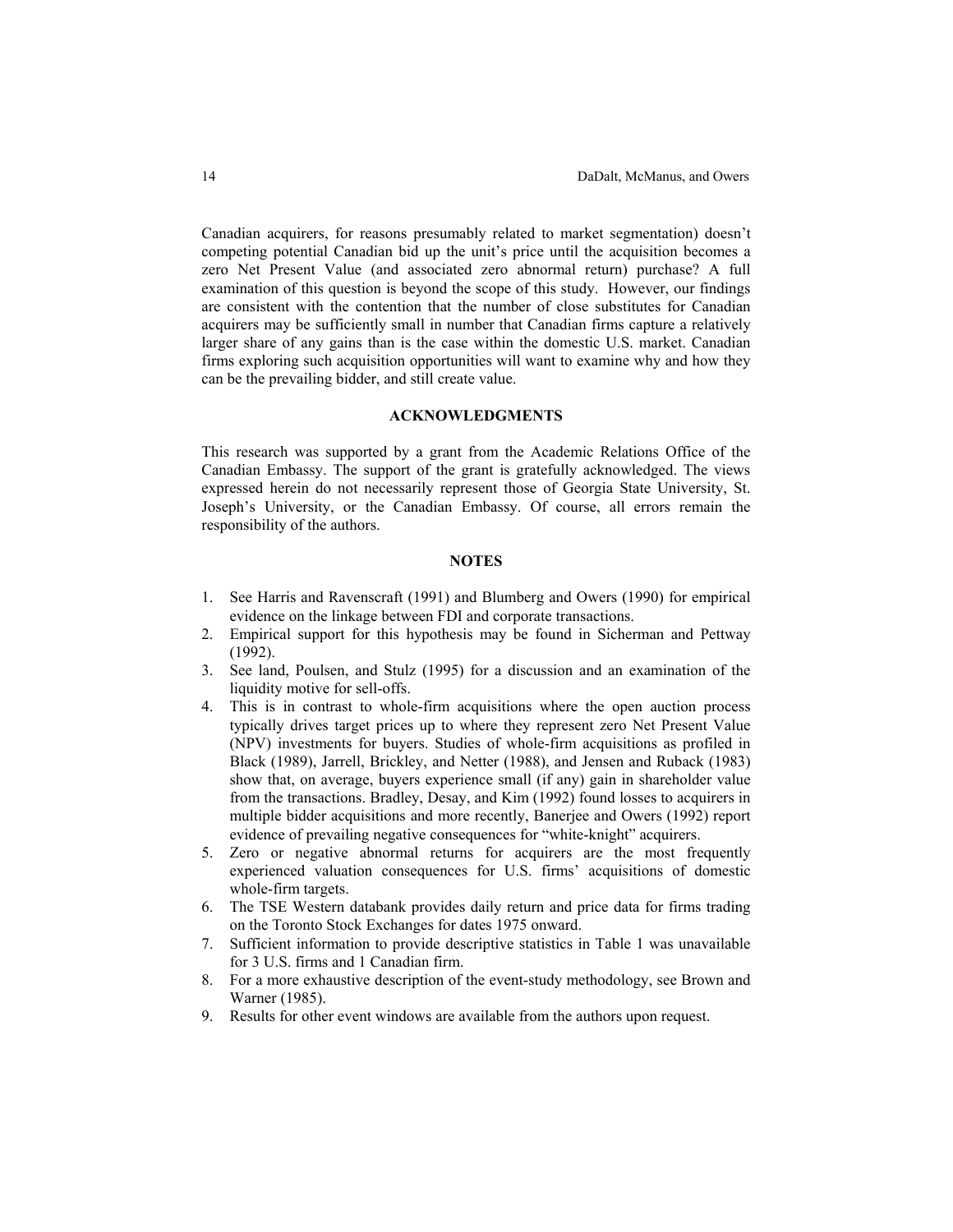10. All figures have been converted to U.S. dollars using the exchange rate as of 2 month before the announcement date of the divestiture.

#### **REFERENCES**

- Alexander, G.J., P.G. Benson, and J.M. Kampmeyer. (1984). "Investigating the Valuation Effects of Announcements of Voluntary Corporate Selloffs," *Journal of Finance*, 39(20), 503-517.
- Banerjee, A. and J.E. Owers. (1992). "Wealth Reduction in White Knight Bids," *Financial Management*, 21(3), 48-57.
- Black, B.S. (1989). "Bidder Overpayments in Takeovers," *Stanford Law Review*, 597- 660.
- Blumberg, A. and J.E. Owers. (1990). "Direct Foreign Investment in the U.S.: Foreign Acquisitions of Divested Units," *Issues in International Business*, 6, (Spring), 8- 16.
- Blumberg, A. and J.E. Owers. (1996). "The Convergence of Foreign Direct Investment and Restructuring: Evidence from Cross-Border Divestitures," *Global Finance Journal*, 7(1), 67-87.
- Bradley, M., A. Desai, and E.H. Kim. (1988). "Synergistic Gains from Corporate Acquisitions and Their Division Between the Stockholders of Target and Acquiring Firms," *Journal of Financial Economics*, 21(1), 3-40.
- Brown, S.J. and J.B. Warner. (1985). "Using Daily Stock Returns: The Case of Event Studies," *Journal of Financial Economics*, 14(1), 3-31.
- Datta, S. and M.I. Datta. (1995). "Corporate Partial Acquisitions, Total Firm Valuation and the Effect of Financing Method," *Journal of Banking and Finance*, 19(1), 97- 116.
- Datta, S. and M.I. Datta. (1996). "Who Gains from Corporate Asset Sales?," *Journal of Financial Research*, 19(1), 41-58.
- Dennis, D.K. and J.J. McConnell. (1986). "Corporate Mergers and Security Returns," *Journal of Financial Economics*, 16(2), 143-187.
- Dodd, P. and J.B. Warner. (1983). "On Corporate Governance: A Study of Proxy Contests," *Journal of Financial Economics*, 11(1), 401-438.
- Doukas, J. and N.G. Travlos. (1989). "The Effect of Corporate Multinationalism on Shareholders' Wealth: Evidence from International Acquisitions," *Journal of Finance*, 43(5), 1161-1175.
- Harris, R.S. and D. Ravenscraft. (1991). "The Role of Acquisitions in Foreign Direct Investment: Evidence from the U.S. Stock Market," *Journal of Finance*, 46(3), 825-844.
- Hite, G.L., J.E. Owers, and R.C. Rogers. (1987). "The Market for Interfirm Asset Sales: Partial Sell-Offs and Total Liquidations," *Journal of Financial Economics*, 18(2), 229-252.
- Jain, P.C. (1985). "The Effect of Voluntary Sell-Off Announcements on Shareholder Wealth," *Journal of Finance*, 40(1), 209-224.